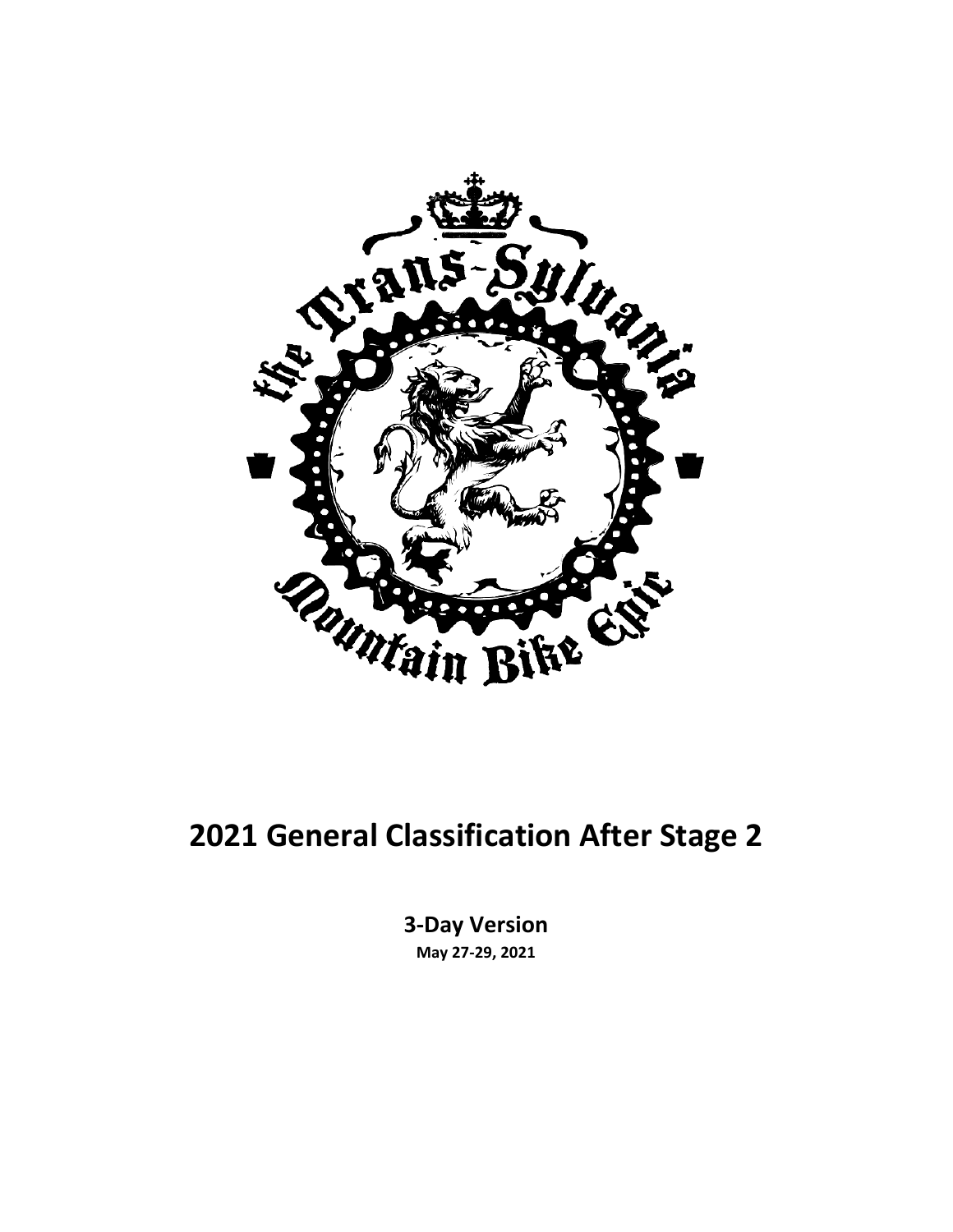# **OPEN MEN**

| <b>RANK</b>              | <b>BIB</b> | <b>NAME</b>               | Stage 1     | Stage 2     | Stage 3 | <b>Total Time</b> |
|--------------------------|------------|---------------------------|-------------|-------------|---------|-------------------|
| 1                        | 315        | <b>JORDEN WAKELEY</b>     | 02:11:08.19 | 02:29:33.97 |         | 04:40:41.11       |
| $\overline{2}$           | 311        | <b>MATT MOLLO</b>         | 02:19:09.79 | 02:36:00.54 |         | 04:55:09.13       |
| 3                        | 308        | <b>JOSH KUNZ</b>          | 02:28:43.91 | 02:52:49.61 |         | 05:21:32.15       |
| $\overline{a}$           | 314        | <b>RYAN SINGER</b>        | 02:33:08.43 | 02:52:26.40 |         | 05:25:34.83       |
| 5                        | 312        | <b>TOM RUTKOWSKI</b>      | 02:34:17.70 | 02:57:00.97 |         | 05:31:17.16       |
| 6                        | 303        | <b>CHRIS DIMBERG</b>      | 02:45:15.14 | 03:04:57.32 |         | 05:50:12.46       |
| 7                        | 363        | <b>DAKOTA BROCKWAY</b>    | 03:01:08.14 | 03:25:50.80 |         | 06:26:58.94       |
| 8                        | 359        | <b>CHRISTOPHER WYNNYK</b> | 03:12:05.63 | 03:39:19.65 |         | 06:51:24.12       |
| 9                        | 305        | <b>ERIC GOLIKE</b>        | 03:14:28.80 | 03:39:20.59 |         | 06:53:48.13       |
| 10                       | 306        | <b>TIM GRESH</b>          | 03:11:41.72 | 03:43:57.10 |         | 06:55:38.82       |
| 11                       | 301        | <b>LARRY ALVAREZ</b>      | 03:15:54.47 | 03:44:36.96 |         | 07:00:30.14       |
| 12                       | 307        | <b>DALE HARNEY</b>        | 03:23:43.14 | 03:39:16.87 |         | 07:02:59.10       |
| 13                       | 300        | <b>WILL AJA</b>           | 03:29:29.12 | 04:02:19.50 |         | 07:31:48.62       |
| 14                       | 302        | <b>JUSTIN BOEHRET</b>     | 04:01:25.72 | 04:20:11.17 |         | 08:21:36.89       |
| 15                       | 304        | <b>CURTIS FARWELL</b>     | 04:34:01.11 | 04:42:58.18 |         | 09:16:59.29       |
| $\overline{\phantom{a}}$ | 310        | <b>EVALDO LIBERATO</b>    | 02:57:16.23 | <b>DNS</b>  |         | <b>DNF</b>        |
|                          |            |                           |             |             |         |                   |

# **OPEN WOMEN**

| <b>RANK</b>    | <b>BIB</b> | <b>NAME</b>                    | Stage 1     | Stage 2     | Stage 3 | <b>Total Time</b> |
|----------------|------------|--------------------------------|-------------|-------------|---------|-------------------|
| 1              | 360        | <b>CLEMENTINE NIXON</b>        | 02:43:24.35 | 03:14:40.32 |         | 05:58:04.67       |
| $\overline{2}$ | 333        | <b>ALEXANDRA CAMPBELLFORTE</b> | 02:49:51.86 | 03:18:27.27 |         | 06:08:18.11       |
| 3              | 336.       | <b>HEATHER COMPTON</b>         | 02:55:52.75 | 03:24:47.58 |         | 06:20:39.13       |
| 4              | 337        | <b>CINDEY COPLEY</b>           | 03:06:49.18 | 03:32:46.56 |         | 06:39:35.74       |
| 5              | 334        | <b>SHANNON CHORLEY</b>         | 03:30:44.56 | 03:48:53.56 |         | 07:19:37.11       |
| 6              | 340        | <b>MARIA LOGAN</b>             | 03:52:39.00 | 04:48:15.07 |         | 08:40:54.07       |
| 7              | 332        | <b>ERIN BREISACHER</b>         | 04:11:28.50 | 04:48:13.78 |         | 08:59:41.12       |
| 8              | 338        | <b>AMANDA JENKINS</b>          | 04:38:39.08 | 05:00:55.82 |         | 09:39:34.90       |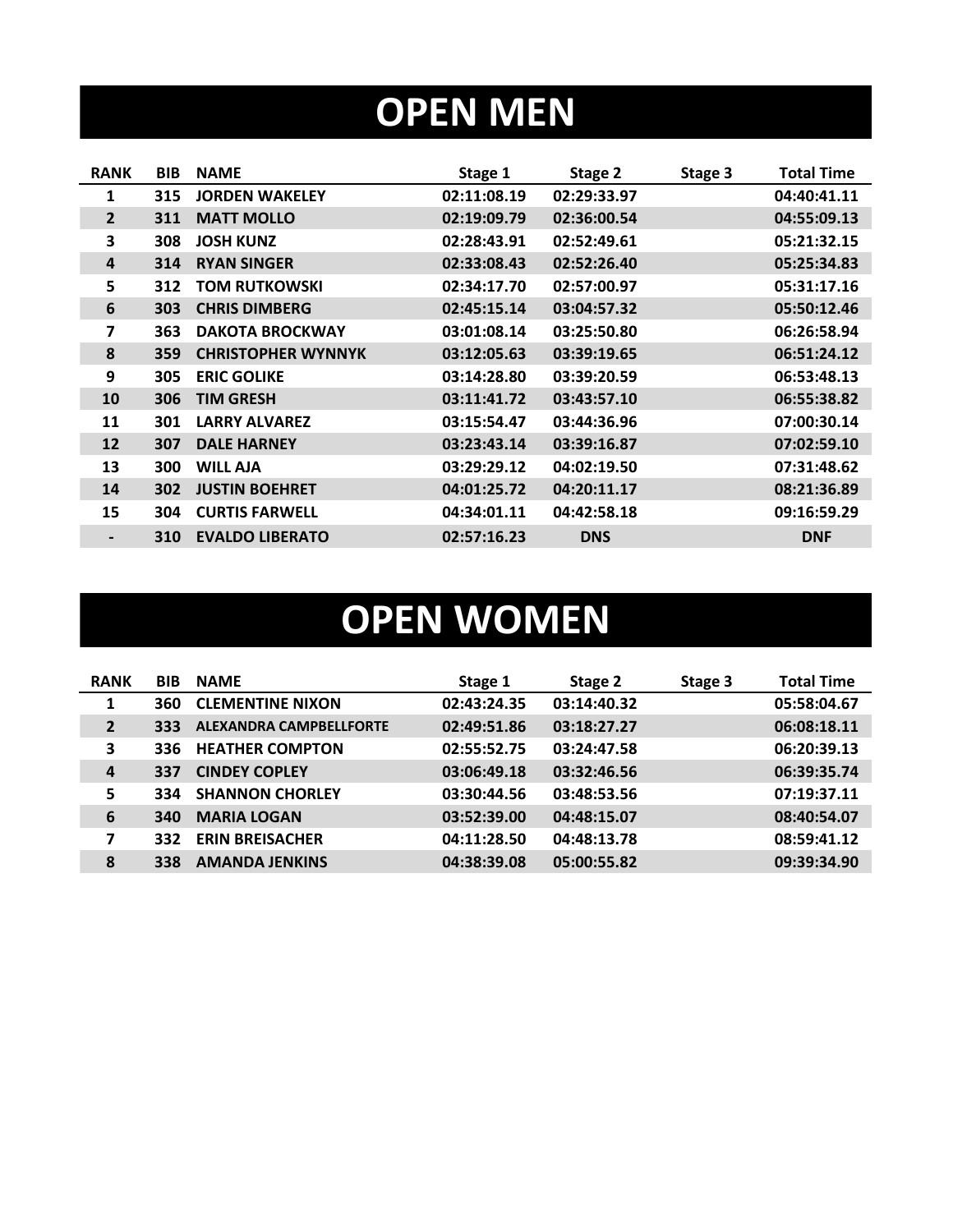### **MEN 40-49**

| <b>RANK</b>    | <b>BIB</b> | <b>NAME</b>             | Stage 1     | Stage 2     | Stage 3 | <b>Total Time</b> |
|----------------|------------|-------------------------|-------------|-------------|---------|-------------------|
| 1              | 323        | <b>ADIN MAYNARD</b>     | 02:30:28.53 | 02:52:20.52 |         | 05:22:48.10       |
| $\overline{2}$ | 324        | <b>MARTY MCKEON</b>     | 02:36:40.18 | 03:03:32.66 |         | 05:40:12.84       |
| 3              | 321        | <b>JOSEPH HEINTZ</b>    | 02:56:57.57 | 03:18:57.24 |         | 06:15:54.81       |
| $\overline{a}$ | 319        | <b>TRAVIS DANIELS</b>   | 03:29:00.89 | 03:48:28.60 |         | 07:17:28.14       |
| 5              | 318        | <b>JIM COSTELLO</b>     | 03:18:49.61 | 04:14:49.37 |         | 07:33:38.98       |
| 6              | 316        | <b>KEVIN BURGESS</b>    | 03:20:13.14 | 04:14:48.50 |         | 07:35:01.64       |
| 7              | 322        | <b>MIKE JONES</b>       | 03:40:37.54 | 04:14:51.74 |         | 07:55:28.12       |
| 8              | 317        | <b>TJ COSTA</b>         | 04:12:01.64 | 04:10:55.73 |         | 08:22:56.13       |
| 9              | 325        | <b>WILLIAM THRALL</b>   | 04:17:27.77 | 04:35:44.52 |         | 08:53:11.12       |
| 10             | 320        | <b>JOSEPH DICKERSON</b> | 04:09:24.96 | 04:44:45.30 |         | 08:54:09.12       |

# **MEN 50+**

| <b>RANK</b>    | <b>BIB</b> | <b>NAME</b>            | Stage 1     | Stage 2     | Stage 3 | <b>Total Time</b> |
|----------------|------------|------------------------|-------------|-------------|---------|-------------------|
| 1              | 326        | <b>DON BUCKLEY</b>     | 03:21:40.73 | 03:39:20.25 |         | 07:01:00.98       |
| $\overline{2}$ | 327        | <b>WILLIAM FARWELL</b> | 04:36:36.91 | 05:15:35.82 |         | 09:52:11.17       |
| 3              | 330        | <b>DAVID MEYERS</b>    | 04:51:41.16 | 05:35:57.57 |         | 10:27:38.73       |
| $\overline{a}$ | 328        | <b>ANDREW HARRISON</b> | 04:51:44.06 | 05:35:56.85 |         | 10:27:40.91       |
|                | 329        | <b>ERIK LENZING</b>    | <b>DNF</b>  | 03:37:25.99 |         | <b>DNF</b>        |

### **WOMEN 40+**

| <b>RANK</b>    | <b>BIB</b> | <b>NAME</b>                  | Stage 1     | Stage 2     | Stage 3 | <b>Total Time</b> |
|----------------|------------|------------------------------|-------------|-------------|---------|-------------------|
| 1              | 344        | <b>ANNE AUGUST</b>           | 02:46:23.50 | 03:22:40.07 |         | 06:09:03.57       |
| $\overline{2}$ | 346        | <b>LIZ BEGOSH</b>            | 03:07:31.78 | 03:41:19.05 |         | 06:48:50:83       |
| 3              | 352        | <b>DEBORAH LEEDALE-BROWN</b> | 03:22:29.71 | 03:47:09.43 |         | 07:09:38.11       |
| 4              | 349        | <b>MARIA DZIEMBOWSKA</b>     | 03:26:14.94 | 03:57:26.56 |         | 07:23:40.15       |
| 5              | 350        | <b>JENNY ELDER BRADY</b>     | 03:48:08.51 | 03:50:16.06 |         | 07:38:24.57       |
| 6              | 355        | <b>MELISSA PEREZ</b>         | 03:30:43.32 | 04:09:35.51 |         | 07:40:18.83       |
| 7              | 356        | <b>KARIN REEVE</b>           | 03:34:20.73 | 04:15:30.37 |         | 07:49:50.11       |
| 8              | 345        | <b>KIMARIE BECKER</b>        | 03:55:05.50 | 04:06:39.63 |         | 08:01:44.11       |
| 9              | 353        | <b>RACHEL LIBERATORE</b>     | 03:43:16.63 | 04:24:50.42 |         | 08:08:06.10       |
| 10             | 348        | <b>ANDREA DEVINE</b>         | 04:08:17.74 | 04:53:00.92 |         | 09:01:17.16       |
| $\blacksquare$ | 347        | <b>LISA COSTELLO</b>         | <b>DNF</b>  | <b>DNS</b>  |         | <b>DNF</b>        |